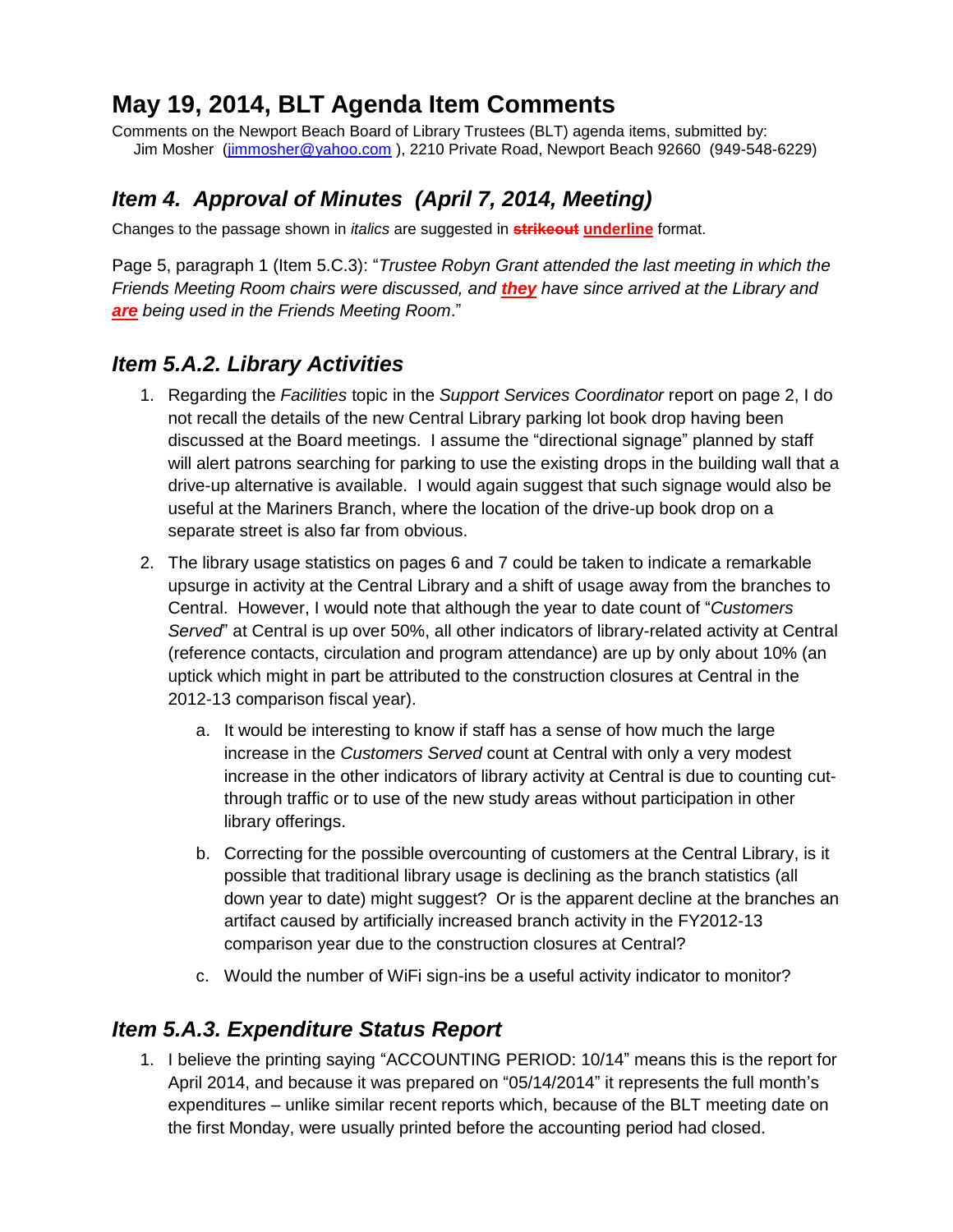- 2. Of the line items reported, it continues to appear that item "7211 HEALTH/DENTAL/VISION PT" is grossly misbudgeted: the expenditures each month are roughly equal to the amount planned for the entire year.
- 3. Although not strictly on the agenda for discussion, the *Support Services Coordinator* Activity Report (Item 5.A.2, above) alludes to the fact that staff has presented a proposed budget for Fiscal Year 2014-15 to the City Council, and for public review.
	- a. Given the Board's [Charter Section 708\(c\)](http://www.codepublishing.com/CA/NewportBeach/html/NewportBeachCH.html#07.708) responsibility to make recommendations regarding the budget, it would seem useful for the Board to review [what was submitted to the Council](http://www.newportbeachca.gov/index.aspx?page=287) and to discuss how it differs from [what](http://www.newportbeachca.gov/Modules/ShowDocument.aspx?documentid=17762)  [the Trustees reviewed](http://www.newportbeachca.gov/Modules/ShowDocument.aspx?documentid=17762) in [February.](http://www.newportbeachca.gov/index.aspx?recordid=3690&page=1473)
	- b. The comparison is complicated by the fact that in what the Board reviewed in February the line items are reported for the department as a whole, whereas in what is now being reviewed the budgets for each division within the department (including the *Cultural & Arts* expenditures, which may or may not have been included in what the Board reviewed) are shown separately.
	- c. As best I can tell, the x recommendations for both total *Salaries & Benefits* and total *Operating Expenses* are slightly higher than the Board approved, although the \$2,000 for *Capital Outlays* remains the same. I find the latter remarkably low compared to what the library has invested in new equipment and furniture in prior years. If the plan is to meet those necessary capital outlay expenses with midyear budget "corrections" (funded perhaps by gifts from the Friends and Foundation), I don't find that very transparent budgeting.
	- d. Also as best I can tell, rather than increasing line item ""7211 HEALTH/DENTAL/VISION PT" to reflect the roughly \$50,000 of annual expense that seems to occur in that category across a variety of divisions, the requested budget amount appears to have reverted from the amended budget amount to \$5,000 in the current year back to \$0 set aside for the coming year. I find this puzzling.
	- e. It is also confusing to have large and essential departmental expenses, such as the library's IT needs, accounted for elsewhere in the City budget. This makes it difficult for the Trustees to see how much it takes to run the library, and whether it is adequately funded.

### *Item 5.A.4. Board of Library Trustees Monitoring List*

"*Adult Services Update*" is listed for both the May 19 and June 16 meetings. Is this a misprint?

### *Item 5.B.1. Donor Wall*

- 1. It might have been useful to provide a diagram indicating which wall is under consideration.
- 2. I have difficulty telling from the report if the proposal is simply to put a name on a wall or to create a new place for recognizing multiple donors (that is a new donor wall similar to the one that exists on the outside façade of the Friends Room).